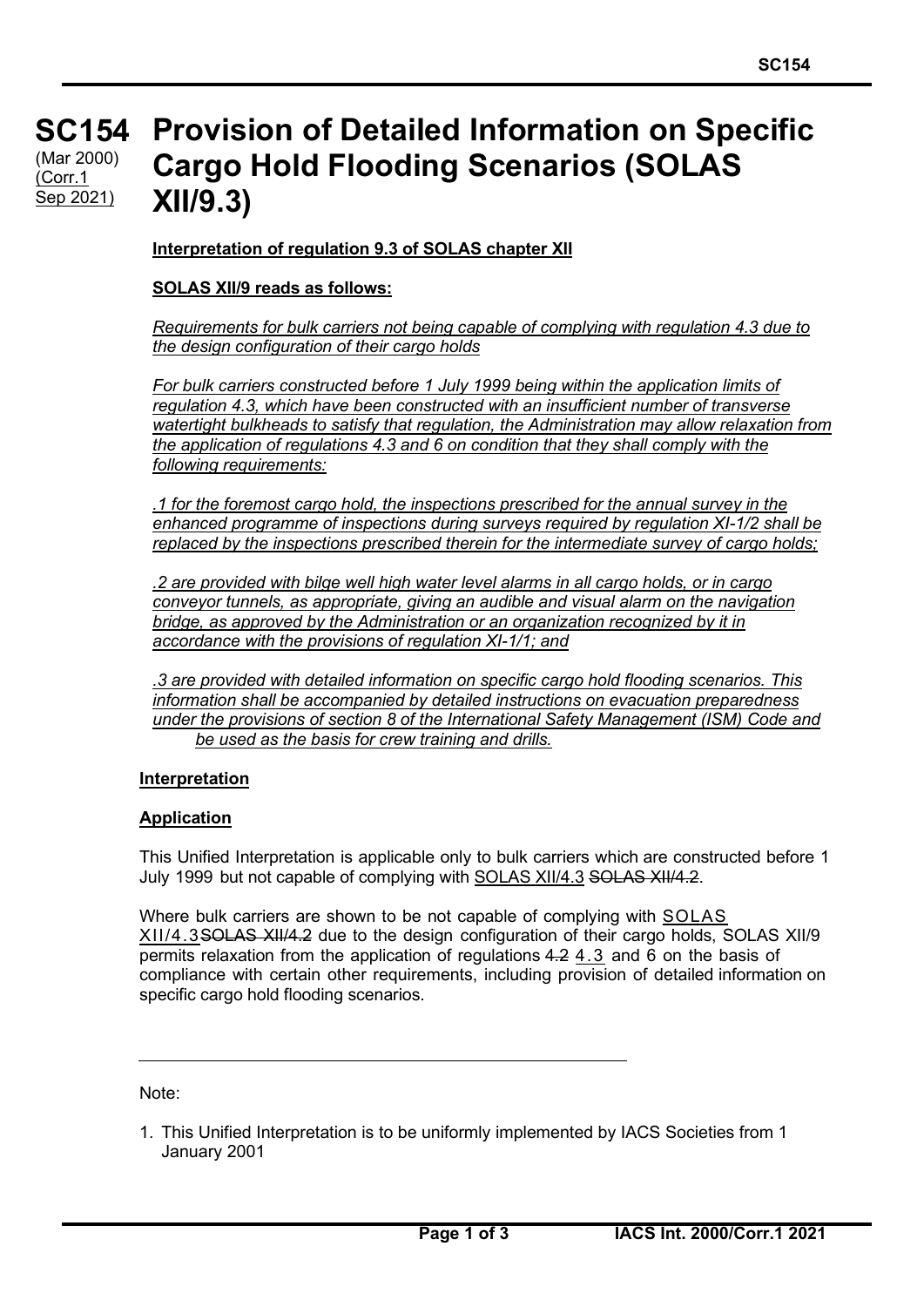#### **SC154** (cont) **1. General - The information should comprise at least the following:**

- 1.1 Specific cargo hold flooding scenarios.
- 1.2 Instructions for evacuation preparedness.
- 1.3 Details of the ship's means for leakage detection

# **2. Specific cargo hold flooding scenarios**

- 2.1 Flooding assumptions:
	- 2.1.1 The flooding of the foremost cargo hold is to be used as the starting point for any respective flooding scenario. Subsequent flooding of other spaces can only occur due to progressive flooding.
	- 2.1.2 The permeability of a loaded hold shall be assumed as 0.9 and the permeability of an empty hold shall be assumed as 0.95, unless a permeability relevant to a particular cargo is assumed for the volume of a flooded hold occupied by cargo and a permeability of 0.95 is assumed for the remaining empty volume of the hold. The permeability of a hold loaded with packaged cargo shall be assumed as 0.7.
- 2.2 Loading conditions to be considered:
	- 2.2.1 Flooding scenarios should be developed for loading conditions loaded down to the summer load line even if not in compliance with the requirements of Regulation 4.2 4.3. The scope to be covered should include at least the following:
		- A homogenous and, if applicable, an alternate hold loading condition are to be considered.
		- In case one or more loading conditions meet the requirements of regulation 4.2 4.3, this should be noted.
		- A packaged cargo condition, if applicable.
	- 2.2.2 In case the vessel is able to withstand flooding of the foremost hold at a lower draught, guidance in the form of limiting KG/GM curves, based on the flooding assumptions in 2.1, should be provided. Curves should indicate the assumed trim and whether the foremost hold is homogeneously loaded, loaded with high density cargo (alternate hold loading), loaded with packaged cargo or empty.
- 2.3 Presentation of results

The results should clearly indicate the reasons for non-compliance with the survival criteria given in Reg. XII/4.3 XII/4.4 and explain the implications regarding the need to abandon ship. e.g. immersion of a weathertight closing appliance if the stability characteristics are otherwise satisfactory may indicate that there is no immediate danger of foundering, provided the bulkhead strength is adequate, particularly if the weather conditions are favourable and bilge pumping can cope with any progressive flooding.